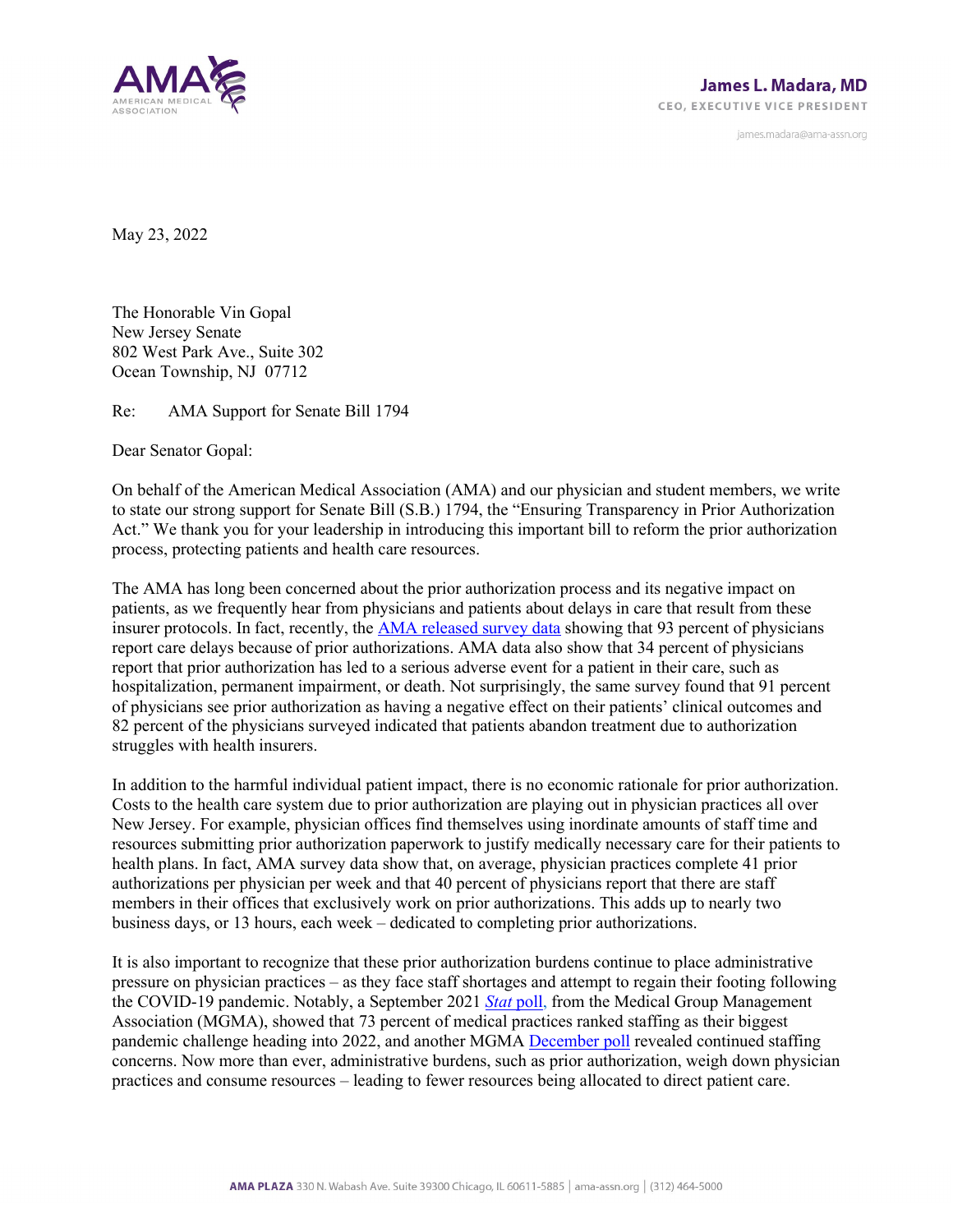The Honorable Vin Gopal May 23, 2022 Page 2

Moreover, by delaying care, undercutting recovery, and reducing the stability of patients' health, prior authorization increases workforce costs as patients miss work or may not be as productive in their jobs. For example, AMA survey data show that of physicians who treat patients between the ages of 18 and 65 currently in the workforce, more than half report that prior authorization has interfered with a patient's ability to perform their job responsibilities. While health plans undoubtedly see prior authorization as a cost-saving tool used to reduce spending on medically necessary care, the costs to patients, physician practices, employers, and the health care system is unjustifiable.

In 2018, in what looked like progress, health plans recognized the need to reduce the burden of prior authorization and [agreed](https://www.ama-assn.org/sites/ama-assn.org/files/corp/media-browser/public/arc-public/prior-authorization-consensus-statement.pdf) to make a series of improvements to the prior authorization process. Despite increasing evidence of harm, however, most health plans have made no meaningful progress on reforms. This means that passage of S.B. 1974 is necessary to improve access to care for patients in New Jersey.

S.B. 1974 is a well-balanced approach to streamlining and right-sizing the prior authorization process. It brings New Jersey in line with many states that have enacted similar reforms and sets an example for other policymakers to follow. S.B. 1974 would reduce care delays from prior authorization requirements by mandating timely authorizations or denials from health plans. It also increases transparency in the process by requiring health plans to post the items and services subject to prior authorization restriction – allowing patients to make informed decisions about their health insurance and providers to access requirements easily. Additionally, it would ensure that when physician practices invest resources into automation and the standardized electronic prior authorization (ePA) process, plans support those efforts by responding to prior authorization requests using the ePA standard transaction.

The legislation will also provide stakeholders the opportunity to better understand and improve the prior authorization process though the reporting of prior authorization statistics by health plans, including rates of approvals and denials. To strengthen this provision, the AMA encourages you to consider adding additional statistics that have been included in other state laws such as whether an adverse determination was appealed; whether that appeal was approved or denied; and the time elapsed between submission and determination.

Additionally, as prior authorization policy evolves, we want to bring to your attention provisions that have been enacted in other states and urge you to consider amending your legislation to include these meaningful reforms:

- **Ensuring prior authorization response times are measured in calendar days rather than business days.** In situations where deadlines are measured using calendar days, a physician may request a prior authorization on a Thursday afternoon and end up waiting 5 or 6 days (or longer potentially over a holiday weekend) to receive a response. These delays have negative impacts on patients, including the worsening of a patient's condition without access to treatment.
- **Reducing repeated prior authorizations, especially for those with chronic conditions**. It is critical that when a patient with a chronic condition is stable on a medication or treatment that repeated prior authorizations not continually cause delays that could result, for example, in a loss of function or destabilization of the patient's condition.
- **Requiring that only a physician licensed in the state of New Jersey and specializing in the care being sought through the prior authorization be allowed to make an adverse determination**. If we are to believe there is any clinical justification for prior authorization requirements, then we must also believe that determinations of medical necessity that are contrary to the treating physician's determination should be made by an equally qualified and experienced physician.